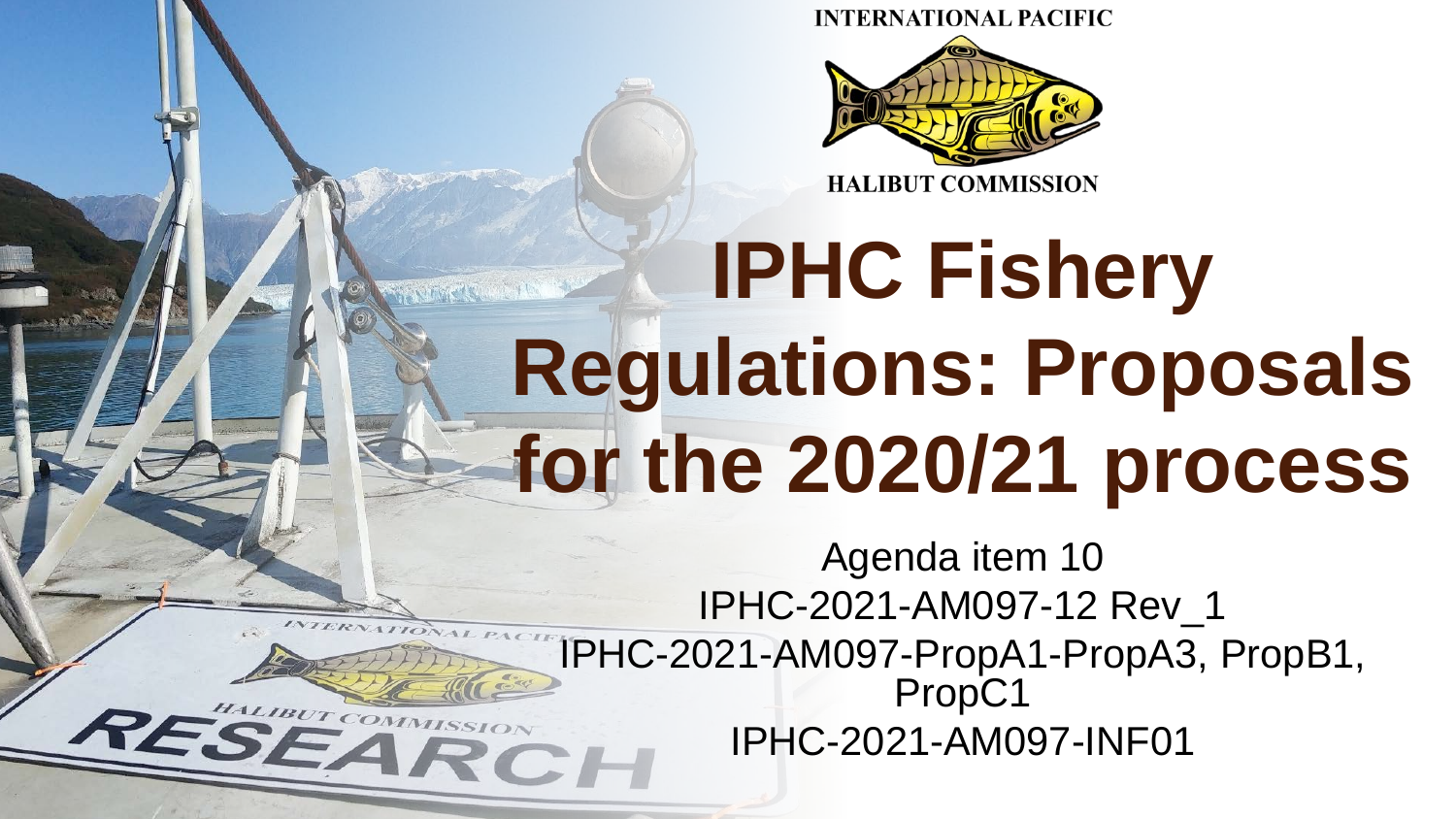## **IPHC Secretariat fishery regulation proposals**

| <b>Document number</b> | <b>Title</b>                                     | <b>Brief description if provided</b><br>(Sector/Area)                                                                                                                                  |
|------------------------|--------------------------------------------------|----------------------------------------------------------------------------------------------------------------------------------------------------------------------------------------|
| IPHC-2021-AM097-PropA1 | <b>Mortality and Fishery Limits</b><br>(Sect. 5) | To provide the fishery limits table for the<br><b>IPHC Fishery Regulations that will be filled in</b><br>when the Commission adopts TCEYs for the<br>individual IPHC Regulatory Areas. |
| IPHC-2021-AM097-PropA2 | <b>Commercial Fishing Periods</b><br>(Sect. 9)   | To provide recommendations for commercial<br>fishing periods: All IPHC Regulatory Areas<br>for 2021                                                                                    |
| IPHC-2021-AM097-PropA3 | Minor amendments and<br>clarifications.          | To improve clarity and consistency in the<br><b>IPHC Fishery Regulations.</b>                                                                                                          |

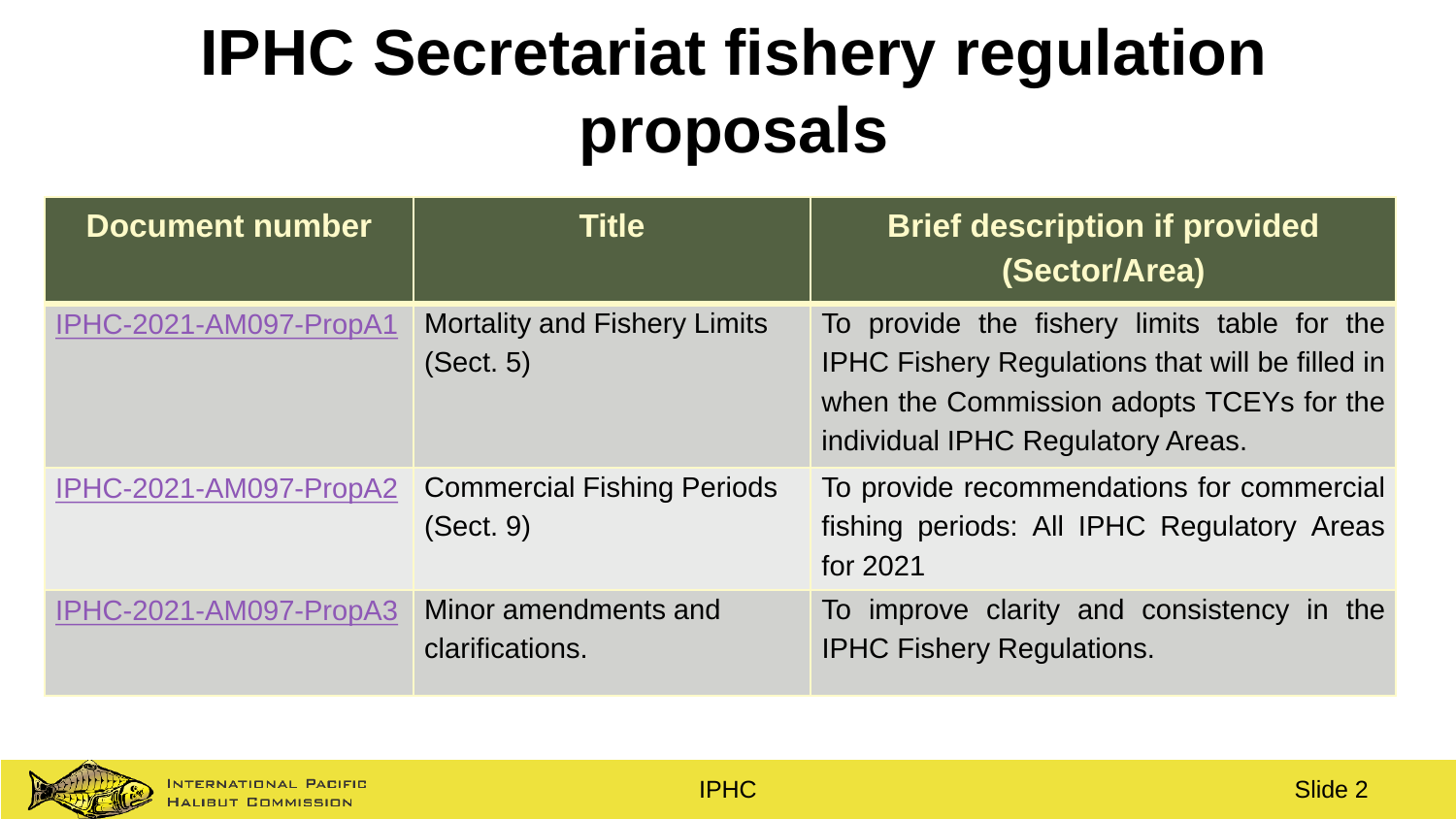### **Contracting Party fishery regulation proposals**

| <b>Document number</b>        | Title                                                                                         | <b>Brief description if provided</b><br>(Sector/Area)                                                                                         |
|-------------------------------|-----------------------------------------------------------------------------------------------|-----------------------------------------------------------------------------------------------------------------------------------------------|
| <b>IPHC-2021-AM097-PropB1</b> | <b>Charter Management</b><br><b>Measures in IPHC Regulatory</b><br>Areas 2C and 3A (Sect. 29) | <b>Proponent: NOAA-Fisheries</b><br>To provide charter management measures<br>reflective of fishery limits for the recreational<br>fisheries: |
|                               |                                                                                               | <b>IPHC Regulatory Area 2C</b><br>1.<br><b>IPHC Regulatory Area 3A</b><br>2.                                                                  |

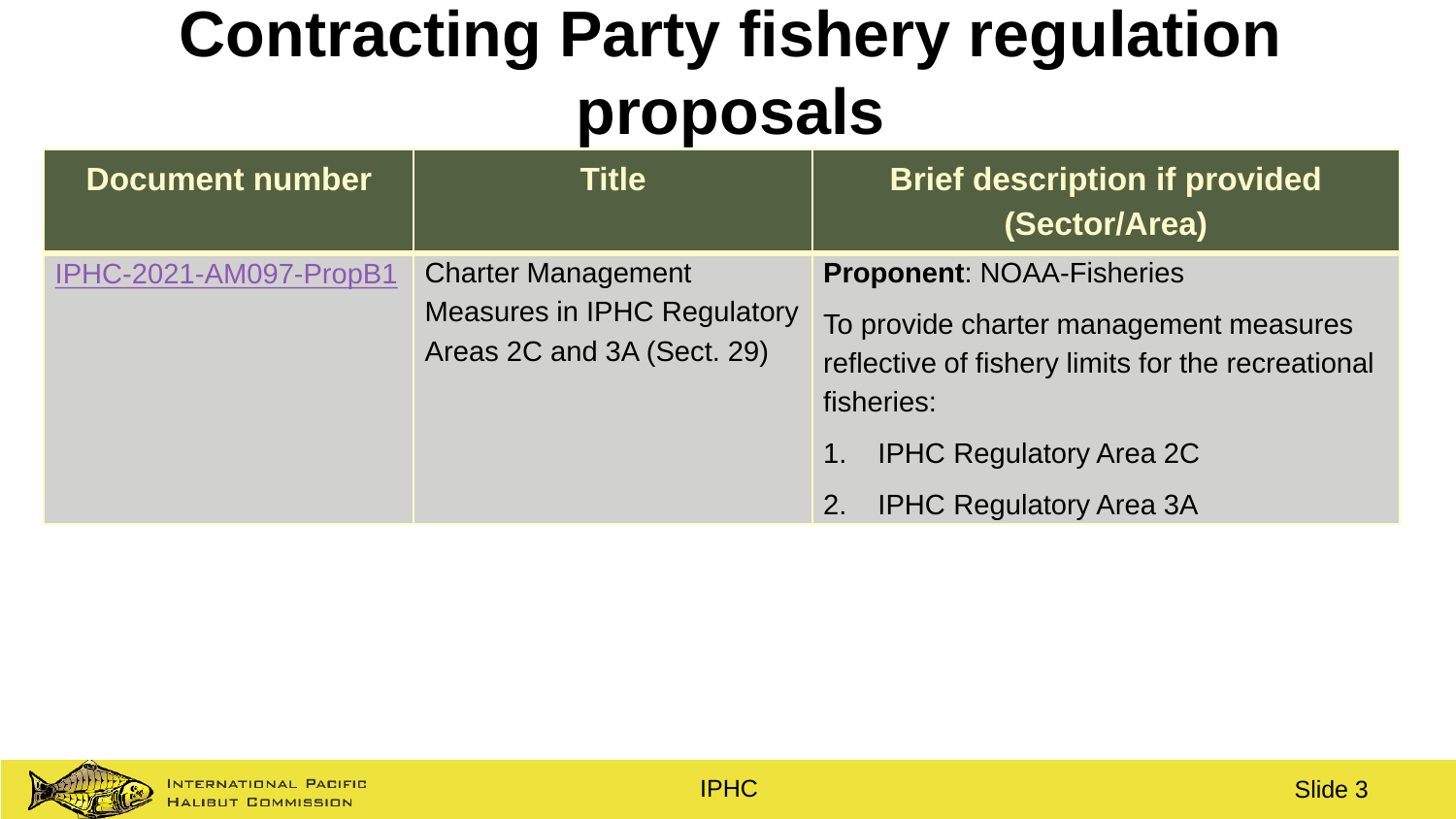# **Stakeholder fishery regulation proposals**

| <b>Document number</b>                     | Title                                          | <b>Brief description if provided</b><br>(Sector/Area)                                                                                        |
|--------------------------------------------|------------------------------------------------|----------------------------------------------------------------------------------------------------------------------------------------------|
| IPHC-2021-AM097-PropC1<br>Rev <sub>1</sub> | <b>Commercial Fishing Periods</b><br>(Sect. 9) | <b>Proponent:</b> W. Connor and R. Hauknes<br>To propose an extension of the directed<br>commercial Pacific halibut season to year<br>round. |

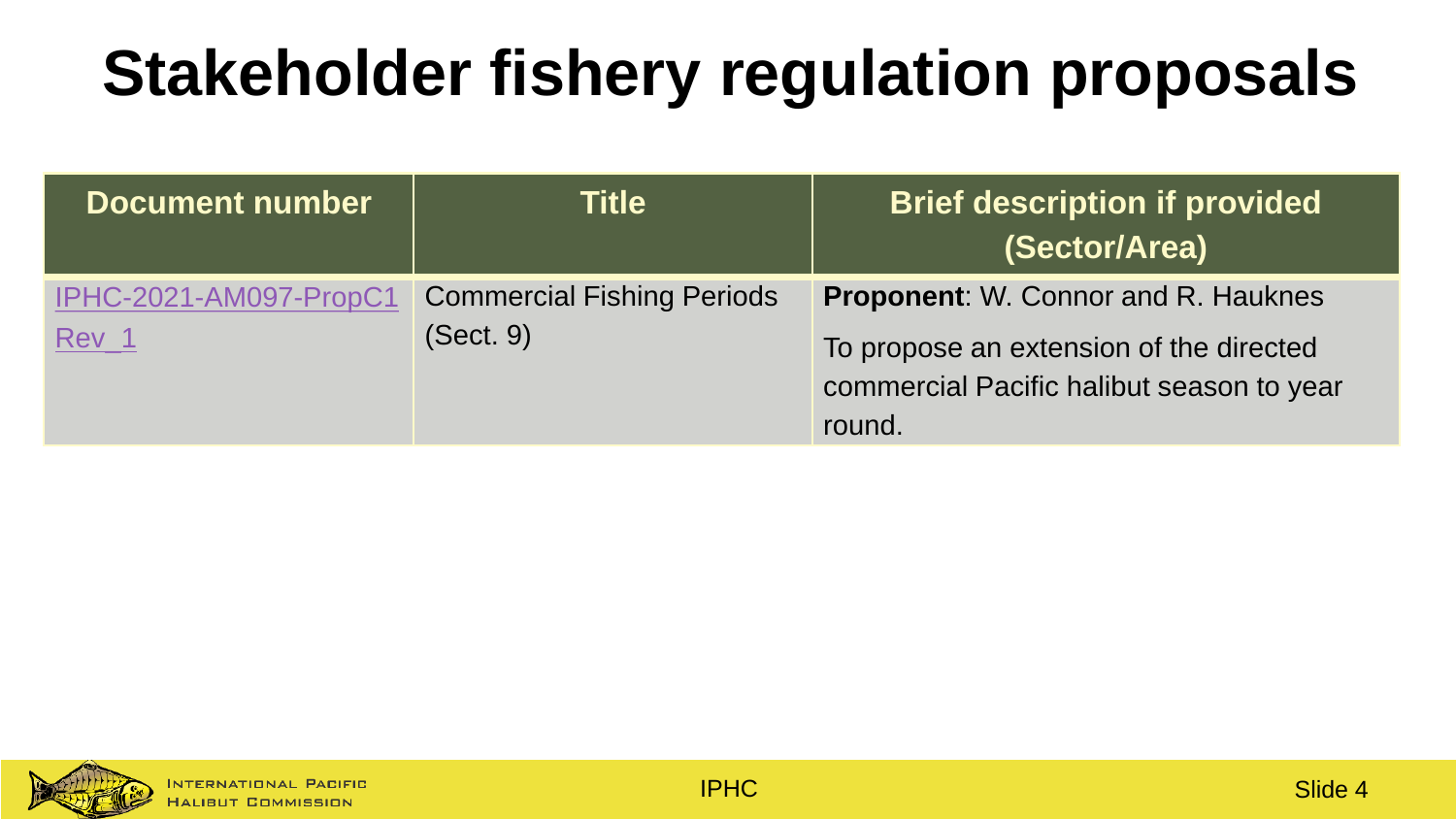# **Stakeholder statements on Fishery Regulation proposal**

| Stakeholder | Subject                                                                               |
|-------------|---------------------------------------------------------------------------------------|
|             | IPHC-2021-AM097-INF01 Stakeholder statements on fishery regulation proposals for 2021 |